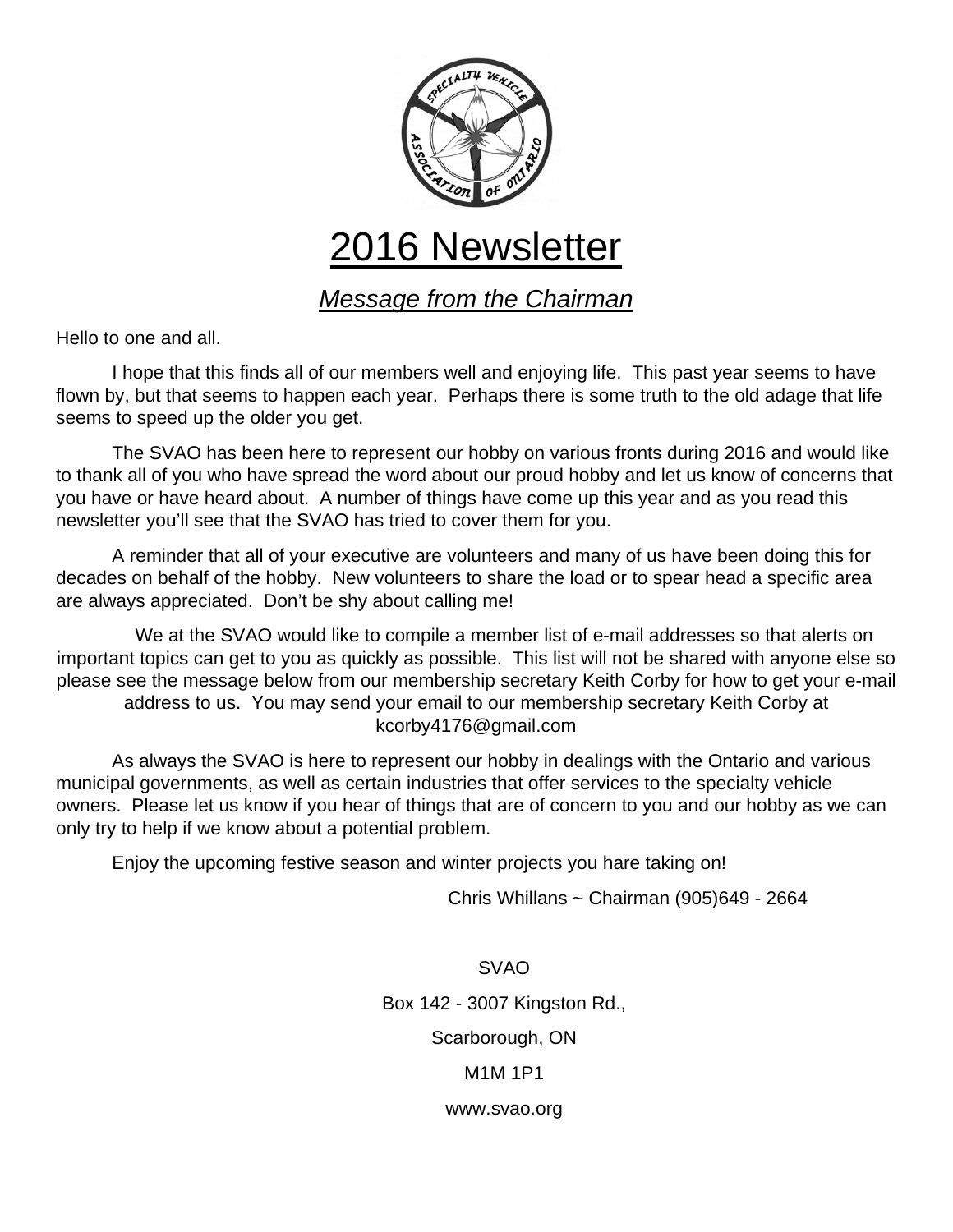## **Warning on Importing Newer Vehicles**

For those of you who are thinking about importing into Canada a newer vehicle, here's a heads up about something to check into before you purchase said vehicle.

Transport Canada does warn of potential problem about purchasing a US vehicle and trying to import it into Canada on its website. One are not always checked for is to find out whether the vehicle has any recall notices on it. Any such recalls must be fixed before the vehicle can be registered in Canada. Not all US recalls apply to all vehicles here in Canada, but that fact still does not allow the vehicle to be registered here.

The double whammy is that unless you get such details fixed in the US before importing the vehicle, you may end up owning a vehicle which then can't be registered in either country. A recent article in the Toronto Star reported on such a scenario.

A person was attempting to import a 2008 Lexus which had a US recall on the front passenger airbag inflator. The Canadian owner, who had lived in the US, imported the vehicle into Canada, paying all taxes and safety without knowing about the recall.

The government states that "You must pay taxes and/or duties, and bring a vehicle through customs, before it can be inspected for importing into Canada." The car thus failed the import inspection and "Vehicles that fail the inspection or that are not clear of recalls cannot stay in Canada, even though taxes and duties would have been paid." Since it has now cleared the US, it can't be brought back into the US without the same recall being fixed.

To further complicate this actual case, the manufactured had not come up with the technology to fix the recall and suggested that it might be six months to several years before the fix could be found and manufactured in enough quantities to fix all of the recalled models, leaving the Canadian owner in quite a predicament!

The owner appealed to the federal transport minister for an exemption but was told that no exemptions were allowed. Vehicles less than 15 years old imported into Canada are ineligible for licensing until a US recall is corrected.



The SVAO has noted the remark about "15 years old" and is looking into how or if this will apply to the older vehicles. But in the meantime, we suggest that you be very careful about checking out vehicles that you might be thinking about importing to Canada.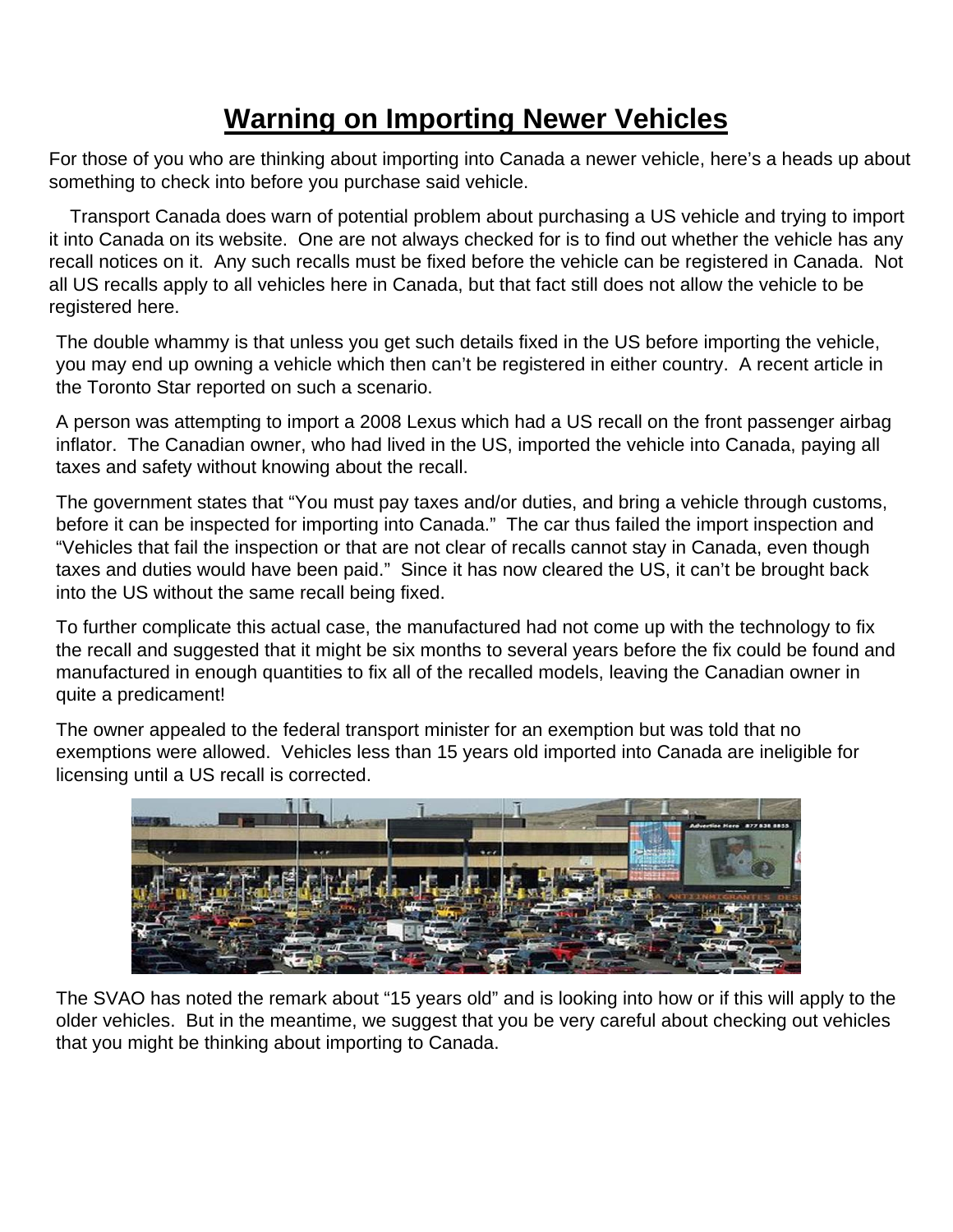## **SVAO 2016 RECAP**

**MTO meeting –** The SVAO met with MTO officials this year to go over areas of concern, specifically the misuse of Historic Plates, Historic Plate enforcement, as well as the need for a new type of collector plate. The result was that the MTO is aware of our concerns but are not yet prepared to act on them.

**New Mechanical Fitness Standards** - This year saw the implementation of new Light Vehicle Inspection standards when seeking the transfer of a vehicle ownership in "fit" condition. The SVAO presented a critique of the proposals and like the rest of us, awaited the final version which came out July 1. As predicted, the new standards haven't turned out to be the horror story some thought. The new fitness certificate does end up costing more do to more time needed but in the end, it is up to the mechanic doing the actual testing as to what passes or not.

There has been a rumour out and about that the MTO is giving some consideration to looking at special regulations for "modified Vehicles" but at this time we have not heard of any such review. The Minister of Transportation has stated that should such a review take place, the Ministry would consult with the SVAO.

**Proposed Loss of Unused Vehicle Validation Permit** - The Ministry of Transportation (MTO) is proposing to repeal provisions in Ontario Regulation 628 (Vehicle Permits – Highway Traffic Act) relating to the issuance of refunds for remaining validation on a returned licence plate. This would occur when a vehicle owner voluntarily removes their licensed vehicle from the road and surrenders the plates to MTO with several months of validation still remaining on the plates. Currently, these provisions require MTO to issue a refund for unused validation that was paid for a passenger car or personal use commercial vehicle when more than three months of unused validation remain, subject to a \$5 administrative fee. The SVAO sent in a letter of serious rebuttal to this ill-advised concept. To this point we have not heard back as to whether this proposal is going to happen.

**VIN Validation** – A reminder that the rules as to how one goes about correcting a mistake in a vehicle's VIN or registration number have changed. It used to be that you needed a letter from the manufacturer or a dealer of that make but that was no longer working. The SVAO was asked for suggestions and the MTO took these to heart and came out with new regulations allowing these changes to be done by a registered appraiser as well as the President of a recognized antique car club or association.

Please visit our website at www.svao.org